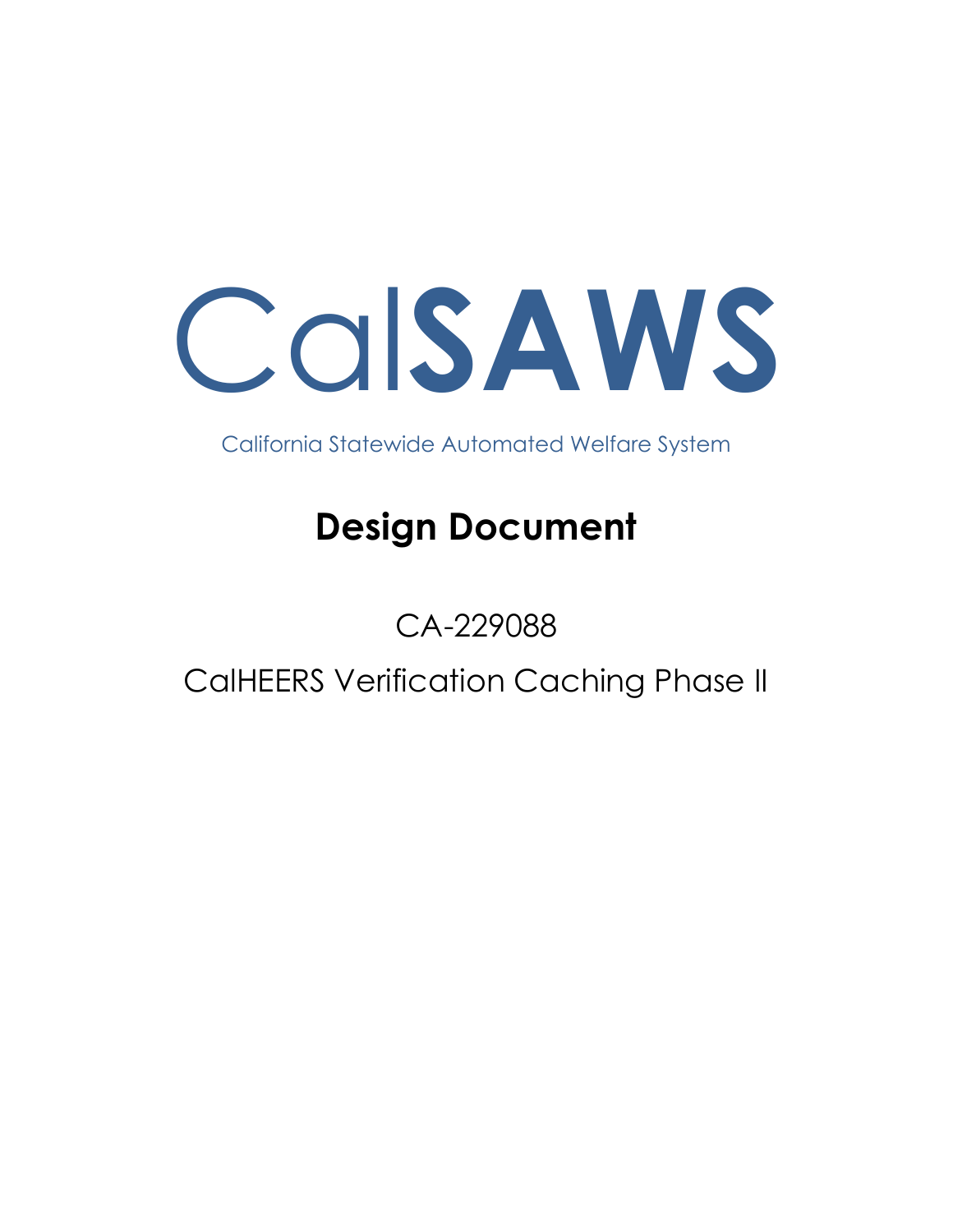|                | <b>DOCUMENT APPROVAL HISTORY</b> |                                            |  |  |  |
|----------------|----------------------------------|--------------------------------------------|--|--|--|
| <b>CalSAWS</b> |                                  | Prepared By   Tisha Mutreja                |  |  |  |
|                | Reviewed                         | Renee Gustafson, Geetha Ramalingam, Maksim |  |  |  |
|                | By                               | Volf, Prashant Goel, William Baretsky      |  |  |  |

| <b>DATE</b> | <b>DOCUMENT</b><br><b>VERSION</b> | <b>REVISION DESCRIPTION</b>                              | <b>AUTHOR</b> |
|-------------|-----------------------------------|----------------------------------------------------------|---------------|
| 08/17/2021  | 0.1                               | <b>Original Draft</b>                                    | Tisha Mutreja |
| 08/26/2021  | 0.2                               | <b>Updated MAGI Person Detail</b><br>page post BA review | Tisha Mutreja |
|             |                                   |                                                          |               |
|             |                                   |                                                          |               |
|             |                                   |                                                          |               |
|             |                                   |                                                          |               |
|             |                                   |                                                          |               |
|             |                                   |                                                          |               |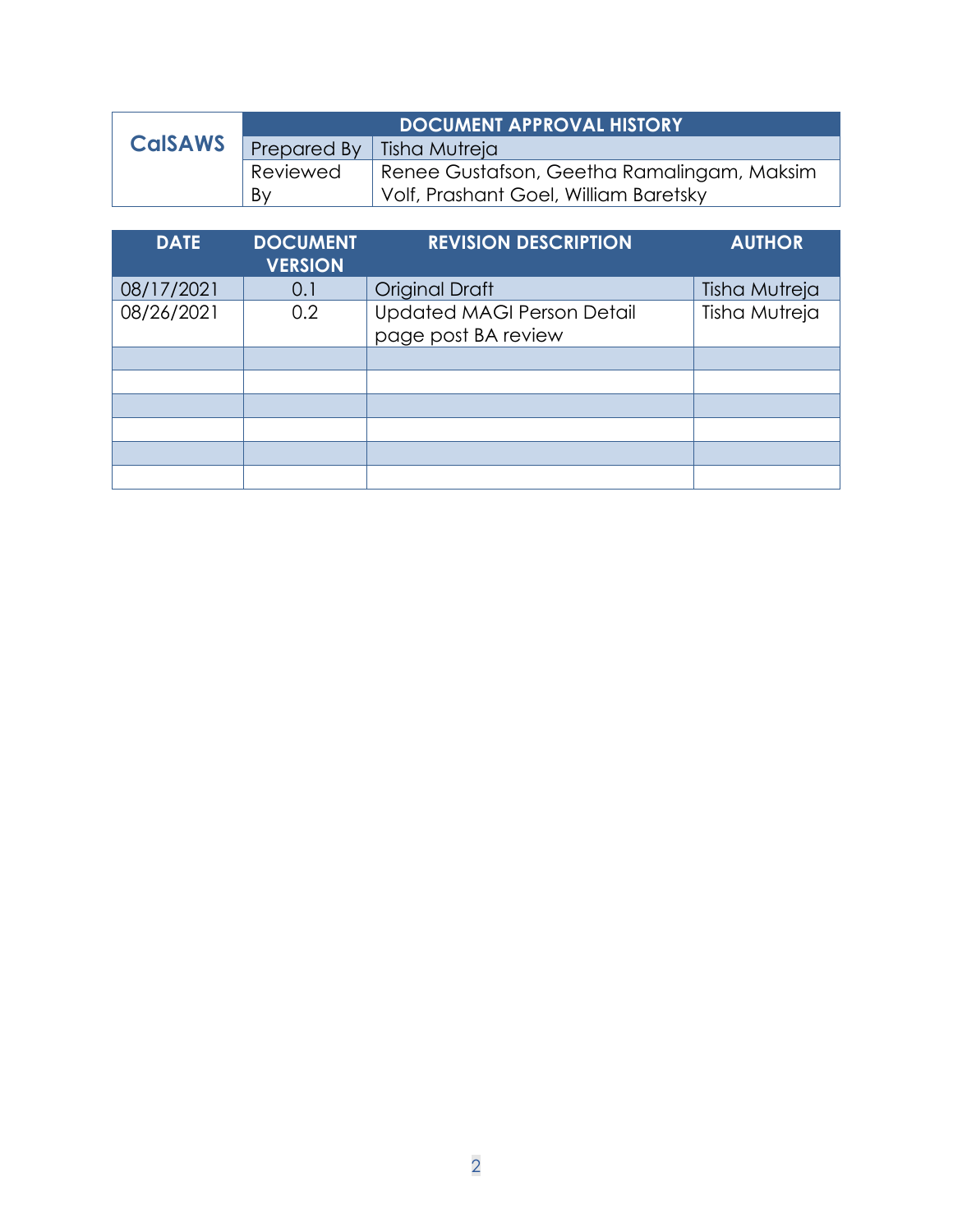# **Table of Contents**

| 1 |         |       |  |
|---|---------|-------|--|
|   | $1.1 -$ |       |  |
|   |         |       |  |
|   |         |       |  |
|   |         |       |  |
| 2 |         |       |  |
|   |         |       |  |
|   |         | 2.1.1 |  |
|   |         | 2.1.2 |  |
|   |         | 2.1.3 |  |
|   |         | 2.1.4 |  |
|   |         | 2.1.5 |  |
|   |         | 2.1.6 |  |
|   |         |       |  |
|   |         | 2.2.1 |  |
|   |         | 2.2.2 |  |
|   |         | 2.2.3 |  |
|   |         | 2.2.4 |  |
| 3 |         |       |  |
|   |         |       |  |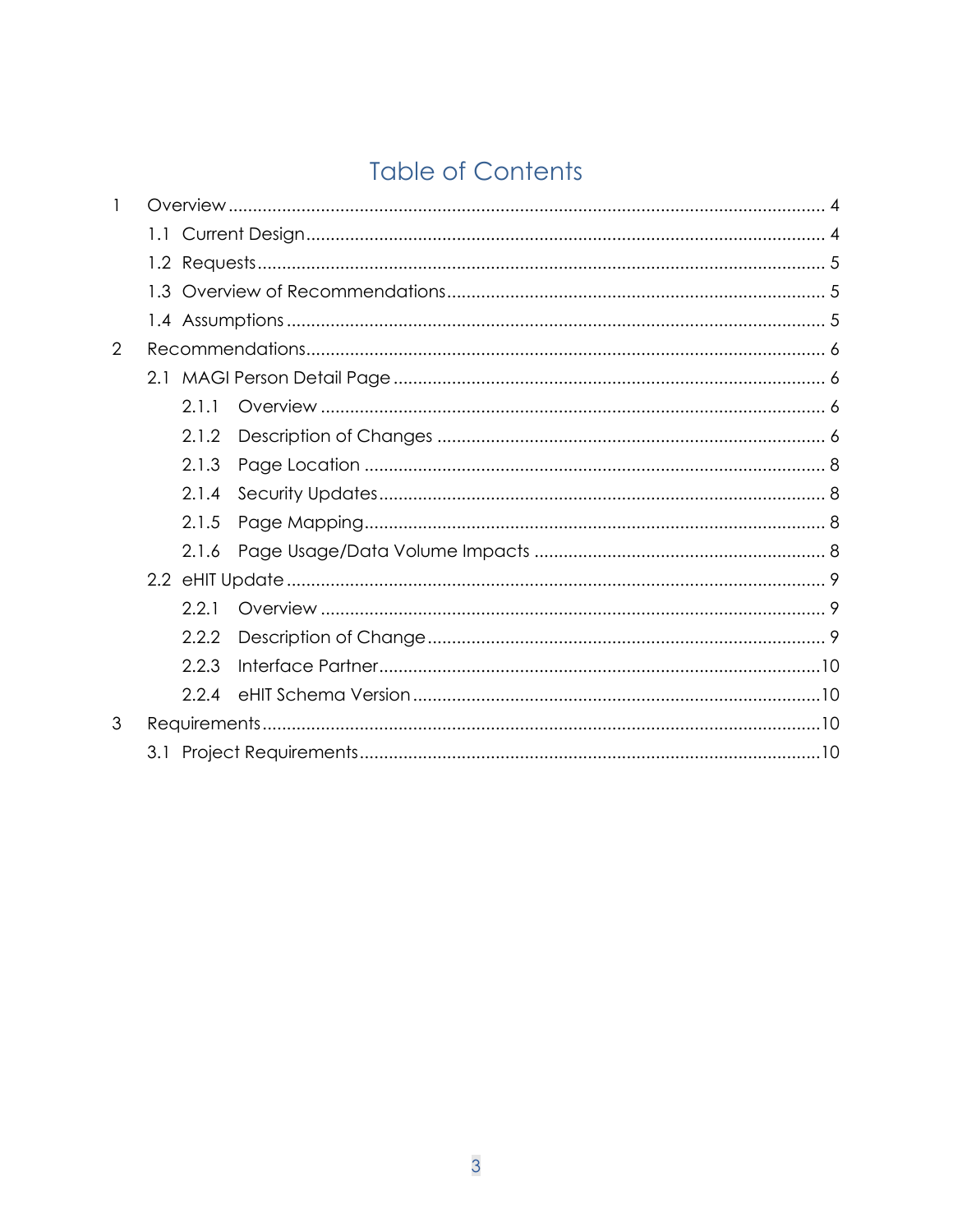# <span id="page-3-0"></span>**1 OVERVIEW**

The purpose of this document is to satisfy the functional specifications in support of changes with CalHEERS Change Request 172212.

CalHEERS will send an interpretation of the verification response and error code(s) along with the corresponding error code description received from all the verification hub/services to clarify the verification status via eHIT to CalSAWS.

CalHEERS will also send the display of income sources verification codes to include SSA in the list of sources when SSA is used for checking reasonable compatibility.

CalHEERS to also add a new data element on Personal Verification screen to send the verification response received date from the hub/services on DER/DER-U transactions.

CalHEERS will send the 'Date of Death' when received from SSA as informational only field.

CalSAWS will display the above the information received via eHIT on MAGI Person Detail Page.

#### <span id="page-3-1"></span>**1.1 Current Design**

CalSAWS MAGI Person Detail Page for the Determination Received (DER) has an existing Verification section which looks like below:

| <b>Verification Type</b> | <b>Admin</b> | E-                                 | <b>Attested</b>         | <b>Verif</b>   | <b>Verif</b>  | Cache                         | Cache      |
|--------------------------|--------------|------------------------------------|-------------------------|----------------|---------------|-------------------------------|------------|
|                          |              | <b>Verified   Verified   Value</b> |                         | <b>Status</b>  | <b>Source</b> | <b>Begin Date   Exp. Date</b> |            |
| <b>SSN</b>               | Yes          | Yes                                | 123456782               | E-<br>Verified | FDSH:SSA      | 08/09/2021                    | 08/09/2021 |
| <b>SSN Waiver</b>        | Yes          |                                    | Admin Provided<br>Value | Pass           | <b>ADMIN</b>  | 08/09/2021                    |            |
| Applied for SSN          | <b>Yes</b>   | Yes                                |                         | E-<br>Verified | FDSH:SSA      | 08/09/2021                    | 08/09/2021 |

CalSAWS does not display Verification Response Received Date, Verification Interpretation response and Error Codes associated to a Verification Status since it is not received in eHIT as of today.

Existing Verification Source received in eHIT referencing Federal Data Services Hub (FDSH) and does not reference Social Security Administration (SSA) even when SSA is called by the hub.

The list of Verif Sources is as below –

• FDSH:IRS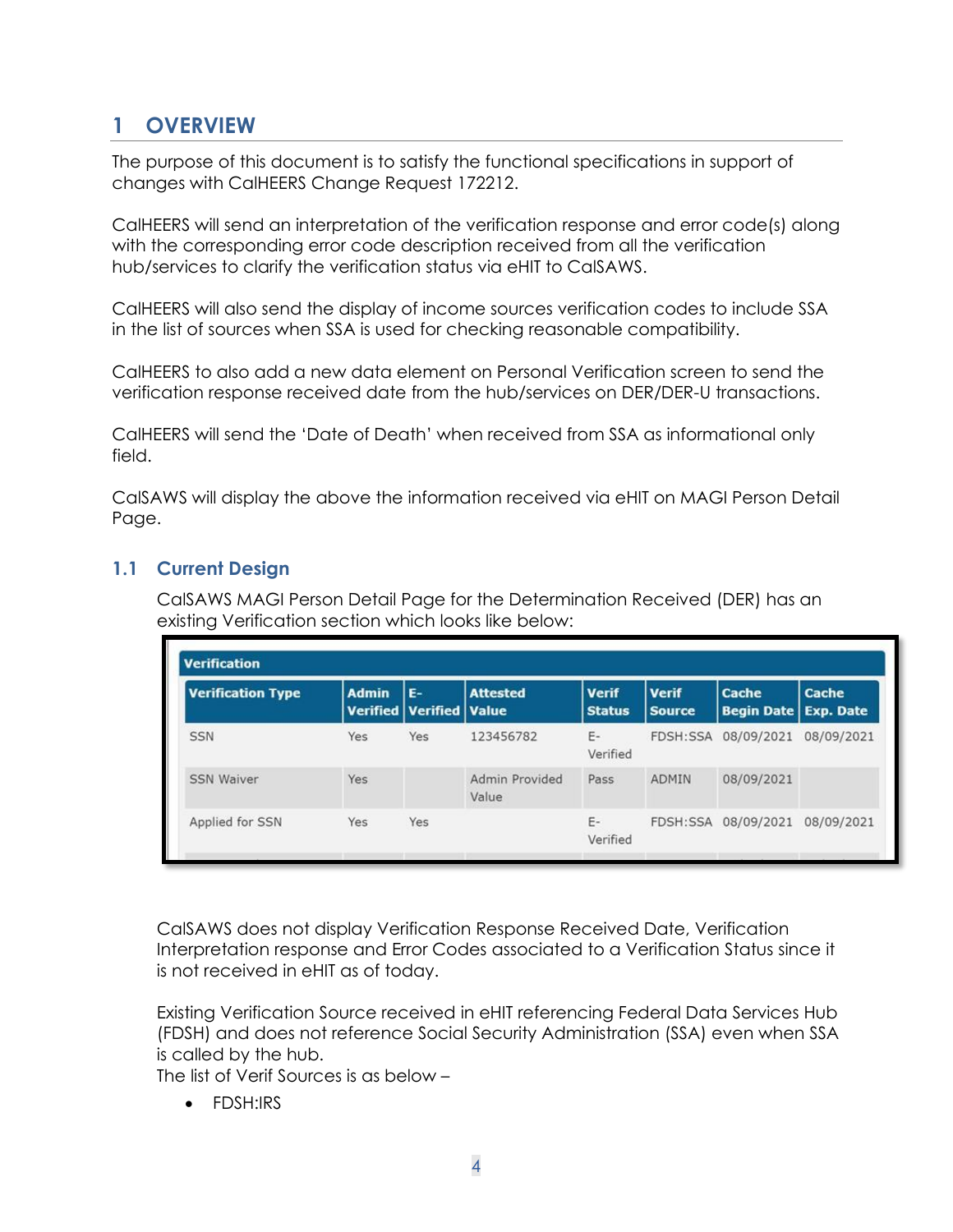- FDSH:FTB
- FDSH:EDD
- FDSH:FTB:EDD
- EDD
- FTB:EDD

# <span id="page-4-0"></span>**1.2 Requests**

1. CalHEERS is updating eHIT to add additional information for Verifications in a DER.

CalHEERS is also updating their Verification Caching rules to no longer use Cache Expiration Date.

CalSAWS will update the MAGI Person Detail Page Verification section for the received DER to display the following–

- a. New and updated Verification Source Codes
- b. Verification Interpretation Response
- c. Error Codes and Description received via eHIT for "Pending" or "Not Verified" Verification Status
- 2. CalHEERS will send the 'Date of Death' when received from SSA. CalSAWS will add new EERC code 'DD' received via eHIT.

# <span id="page-4-1"></span>**1.3 Overview of Recommendations**

- 1. Update the MAGI Person Detail Page Verification section with the following
	- a. Remove Cache Exp. Date column
	- b. Update Cache Beg Date column name
	- c. Add Verification Response Received Date
	- d. Add Verification Interpretation Response to the Verification status to display responses via eHIT
	- e. Add Error Codes and description to the Verification Status if "Pending" or "Not Verified"
	- f. Update Verification source code received via eHIT to include income verifications with SSA
- 2. Add EERC code received via eHIT.

# <span id="page-4-2"></span>**1.4 Assumptions**

1. Fields not mentioned to be modified within the Online Description of Changes will retain their current functionality.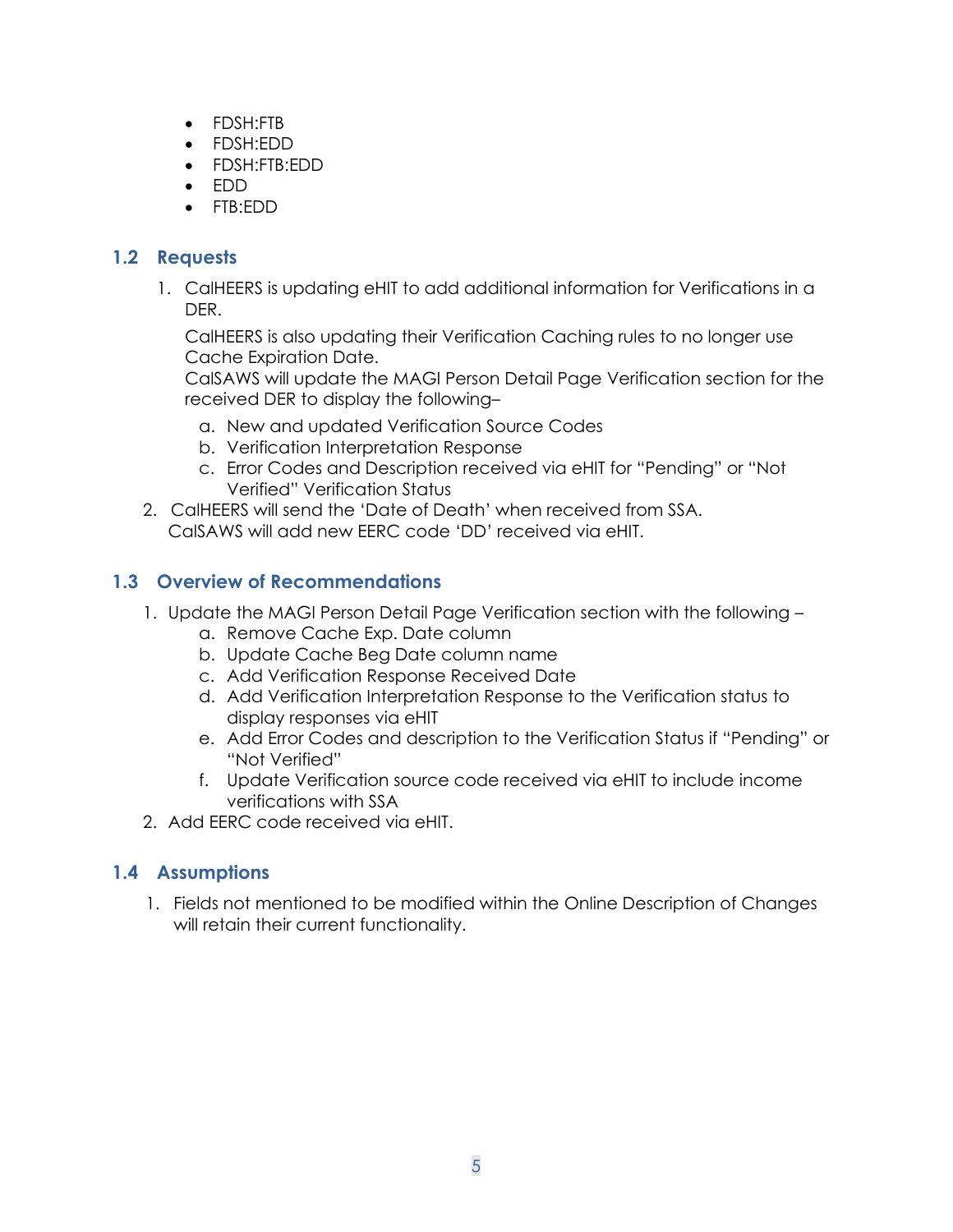# <span id="page-5-0"></span>**2 RECOMMENDATIONS**

#### <span id="page-5-2"></span><span id="page-5-1"></span>**2.1 MAGI Person Detail Page**

#### **2.1.1 Overview**

Update the MAGI Person Detail Page Verification section to display updated Verification information from CalHEERS via eHIT.

## <span id="page-5-3"></span>**2.1.2 Description of Changes**

| <b>Verification</b>      |              |                                          |                         |                               |                               |                                   |              |
|--------------------------|--------------|------------------------------------------|-------------------------|-------------------------------|-------------------------------|-----------------------------------|--------------|
| <b>Verification Type</b> | <b>Admin</b> | E-<br><b>Verified   Verified   Value</b> | <b>Attested</b>         | <b>Verif</b><br><b>Status</b> | <b>Verif</b><br><b>Source</b> | <b>Verif</b><br><b>Cache Date</b> | <b>Error</b> |
| <b>SSN</b>               | Yes          | <b>Yes</b>                               | 123456782               | E-Verified                    | IRS:SSA                       | 08/09/2021                        |              |
| <b>SSN Waiver</b>        | <b>Yes</b>   |                                          | Admin Provided<br>Value | Pass                          | <b>ADMIN</b>                  | 08/09/2021                        |              |
| Applied for SSN          | Yes          | Yes                                      |                         | E-Verified                    | IRS:FTB:SSA 08/09/2021        |                                   |              |
| US Citizenship           |              |                                          |                         | Pending                       | IRS:EDD:SSA 08/09/2021        |                                   | HX010001     |

#### **Figure 2.1.2 Updated changes to MAGI Person Detail Page>Verification**

| <b>Verification</b>      |              |                                       |                         |                               |                         |                                   |                                                        |
|--------------------------|--------------|---------------------------------------|-------------------------|-------------------------------|-------------------------|-----------------------------------|--------------------------------------------------------|
| <b>Verification Type</b> | <b>Admin</b> | IF-<br><b>Verified Verified Value</b> | Attested                | <b>Verif</b><br><b>Status</b> | <b>Verif</b><br>Source, | <b>Verif</b><br><b>Cache Date</b> | <b>Error</b>                                           |
| <b>SSN</b>               | Yes          | Yes                                   | 123456782               | E-Verified IRS:SSA            |                         | 08/09/2021                        |                                                        |
| <b>SSN Waiver</b>        | Yes          |                                       | Admin Provided<br>Value | Pass                          | <b>ADMIN</b>            | 08/09/2021                        | <b>Error Description</b>                               |
| Applied for SSN          | Yes          | Yes                                   |                         |                               |                         |                                   | E-Verified IRS:FTB:SSA 08/09/2 Unexpected System Error |
| US Citizenship           |              |                                       |                         | Pending                       | IRS:EDD:SSA 08/09/2021  |                                   | HX010001                                               |

#### **Figure 2.1.2.1 Hover over column: Error Description**

| <b>Verification</b>      |              |                                          |                         |                               |                                                                   |                                   |              |
|--------------------------|--------------|------------------------------------------|-------------------------|-------------------------------|-------------------------------------------------------------------|-----------------------------------|--------------|
| <b>Verification Type</b> | <b>Admin</b> | E-<br><b>Verified   Verified   Value</b> | <b>Attested</b>         | <b>Verif</b><br><b>Status</b> | <b>Verif</b><br><b>Source</b>                                     | <b>Verif</b><br><b>Cache Date</b> | <b>Error</b> |
| <b>SSN</b>               | Yes          | Yes                                      | 123456782               | E-Verified                    | <b>IRS:SSA</b>                                                    | 08/09/2021                        |              |
| <b>SSN Waiver</b>        | Yes          |                                          | Admin Provided<br>Value | Pass                          | ADMIN                                                             | 08/09/2021                        |              |
| Applied for SSN          | Yes          | Yes                                      |                         |                               | E-Verific <b>eHIT Response</b>                                    |                                   |              |
| US Citizenship           |              |                                          |                         | Pending                       | Need more information on Citizenship<br>IRS: EDD: SSA UO/UJ/ ZUZI |                                   | HX010001     |

**Figure 2.1.2.2 Hover over column: eHIT Response**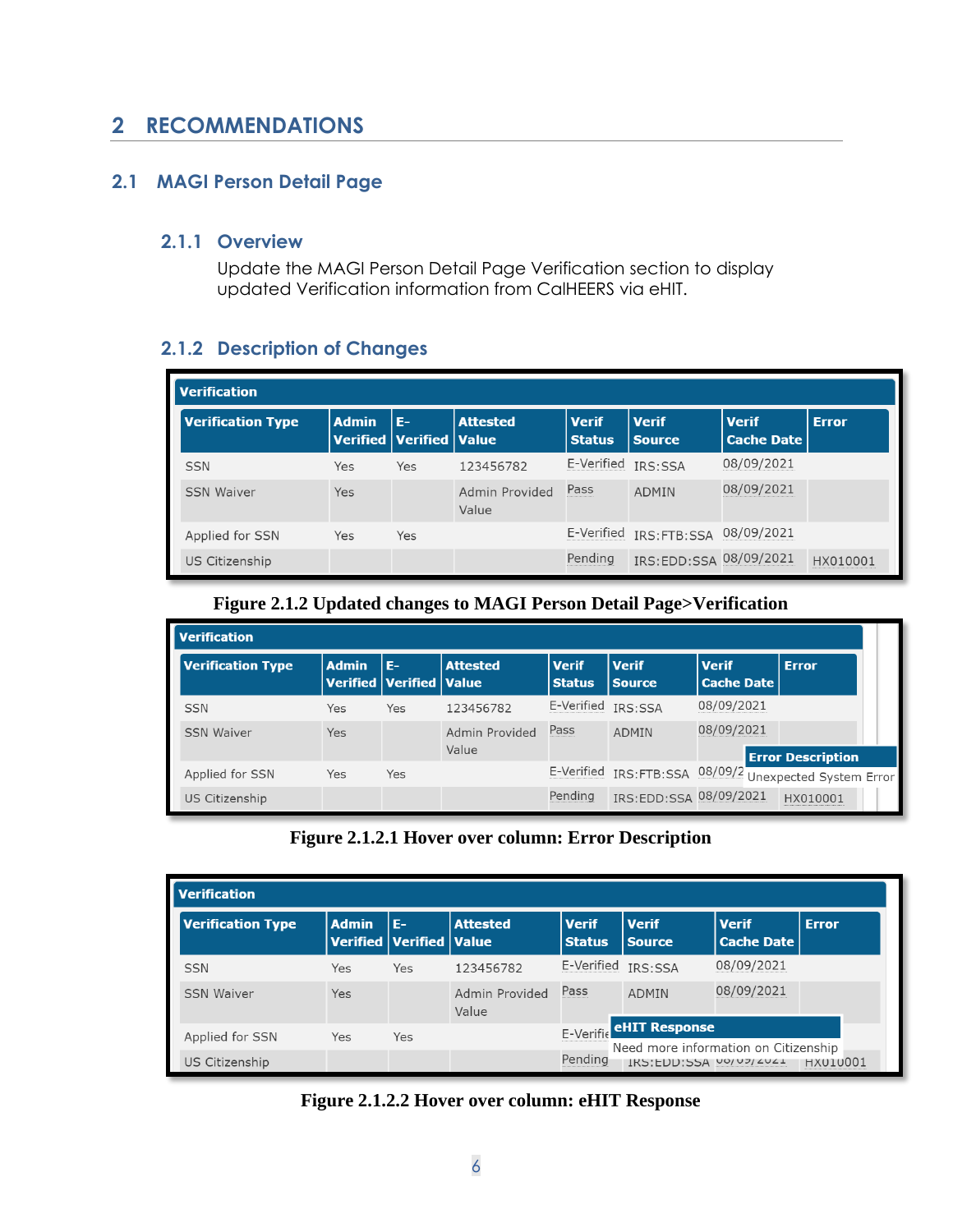| <b>Verification</b>      |              |                                     |                         |                               |                                                                              |                                   |                                     |
|--------------------------|--------------|-------------------------------------|-------------------------|-------------------------------|------------------------------------------------------------------------------|-----------------------------------|-------------------------------------|
| <b>Verification Type</b> | <b>Admin</b> | I E-<br>Verified   Verified   Value | <b>Attested</b>         | <b>Verif</b><br><b>Status</b> | l Verif<br><b>Source</b>                                                     | <b>Verif</b><br><b>Cache Date</b> | <b>Error</b>                        |
| <b>SSN</b>               | Yes          | Yes                                 | 123456782               | E-Verified                    | <b>IRS:SSA</b>                                                               | 08/09/2021                        |                                     |
| <b>SSN Waiver</b>        | Yes          |                                     | Admin Provided<br>Value | Pass                          | ADMIN                                                                        | 08/09/2021                        |                                     |
| Applied for SSN          | Yes          | Yes                                 |                         | E-Verified                    | IRS:FTB:SSA                                                                  |                                   | <b>Verif Response Received Date</b> |
| US Citizenship           |              |                                     |                         | Pending                       | IRS: FDD: SSA UO/UJ/ <u<1< td=""><td>08/09/2021</td><td>HX010001</td></u<1<> | 08/09/2021                        | HX010001                            |

**Figure 2.1.2.3 Hover over column: Verif Response Received Date**

- 1. Update the column name "Cache Beg Date" to display "Verif Cache Date".
- 2. Remove the column "Cache Exp Date" from the section.
- 3. Add a new column "Error" after column "Verif Cache Date". This column will display only for verification status of "Pending" or "Not Verified" with the errors received in eVerificationErrorCode via eHIT else will display a blank value.
	- a. Add a new hover over field on the column as a tool tip to display the Error Code Description received in a DER for associated Error. The tool tip displays a table.
		- The header of the table is "**Error Description**"
			- i. This section will display description for the errors received in eVerificationErrorDescription via eHIT.
			- ii. The value will be a text field with max. 60 char
- 4. Add a new hover over field on existing "Verif Status" column as a tool tip to display the Verification Interpretation Response received in a DER. The tool tip displays a table.
	- The header of the table is "**eHIT Response**"
		- i. This section will display the plain language interpretation of the Verification Response received in

eVerificationResponseInterpretation and ManualVerificationResponseInterpretation via eHIT.

- ii. The value will be a text field with max. 60 chars
- 5. Add a new hover over field on existing "Verif Cache Date" column as a tool tip to display the Verification Response Received Date received in a DER.

The tool tip displays a table.

- The header of the table is "**Verif Response Received Date**"
	- i. This section will display the date of the last successful response from the data source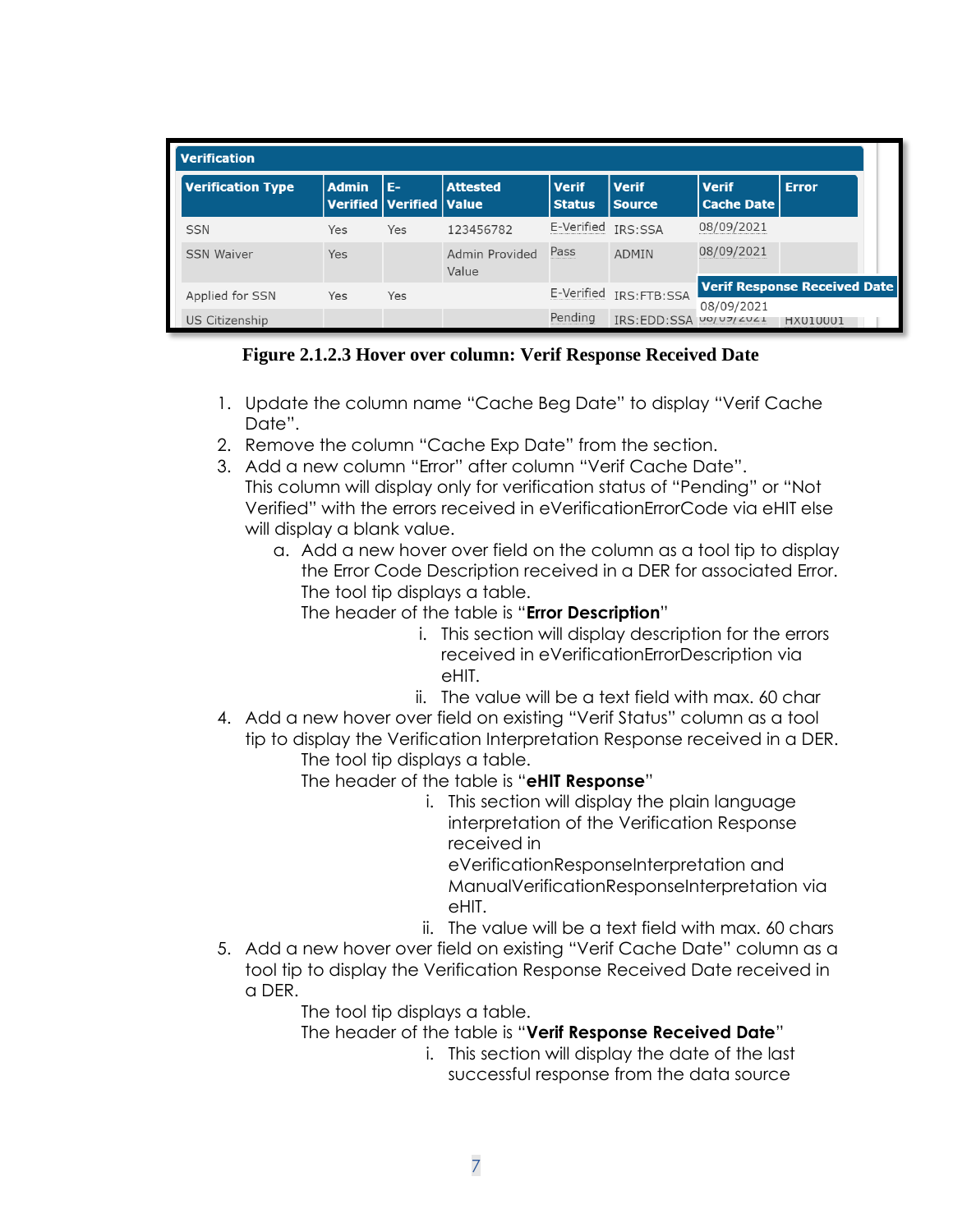associated with the Verification as received in a DER via eHIT.

#### <span id="page-7-0"></span>**2.1.3 Page Location**

- **Global:** IAT Summary
- **Local:** MAGI Referral Detail
- **Task:** MAGI Person Detail

#### <span id="page-7-1"></span>**2.1.4 Security Updates**

No change.

# <span id="page-7-2"></span>**2.1.5 Page Mapping**

Update Page Mapping to display new/updated fields.

#### <span id="page-7-3"></span>**2.1.6 Page Usage/Data Volume Impacts**

No Impacts.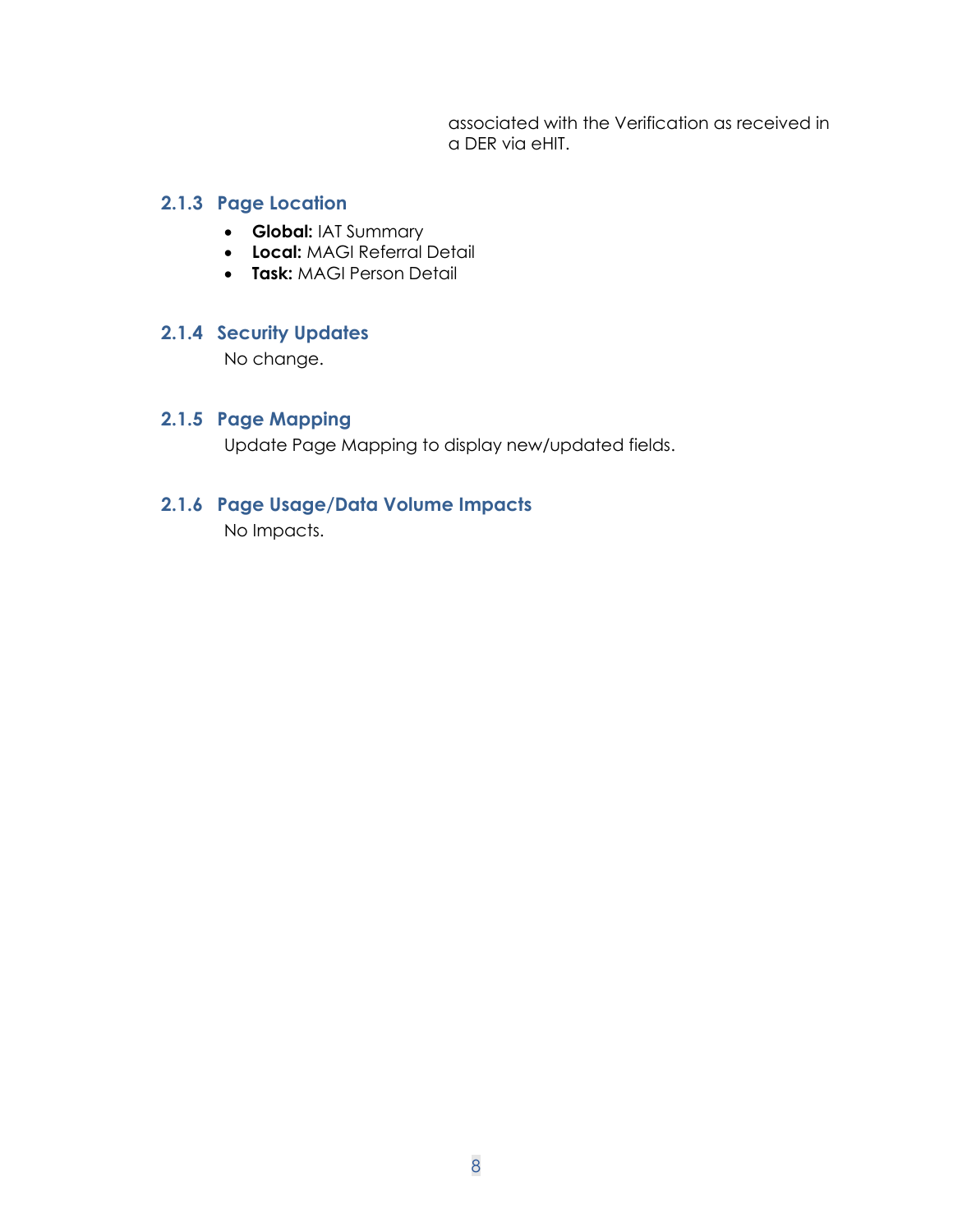#### <span id="page-8-1"></span><span id="page-8-0"></span>**2.2 eHIT Update**

#### **2.2.1 Overview**

Update Code table to add and update received EERC Code and Verification Source codes via eHIT

#### <span id="page-8-2"></span>**2.2.2 Description of Change**

1. Add a new EERC to the Codes table (CT 466) as mentioned in the table below when Date of Death is received from SSA and received via eHIT as part of the eVerification node.

|                                                                    | Code Short Description | Long Description                   |  |  |
|--------------------------------------------------------------------|------------------------|------------------------------------|--|--|
| I DD                                                               | Deceased-Date of Death | Date of Death is received from the |  |  |
|                                                                    | Received from SSA      | Electronic Verification source.    |  |  |
| The new EERC will display on the following pages, when applicable. |                        |                                    |  |  |

• MAGI Determination Summary

- MAGI Determination Detail
- MAGI Referral Detail
- 2. Update the Verification Sources (CT\_10592) received via eHIT in the eVerificationSource data element to indicate the following additional income verification sources that include SSA:

| <b>Old Code</b> | <b>Updated Short</b><br><b>Description</b> | <b>Updated Long Description</b>                                                                                                 |
|-----------------|--------------------------------------------|---------------------------------------------------------------------------------------------------------------------------------|
| <b>FDSH:IRS</b> | <b>IRS:SSA</b>                             | Internal Revenue System: Social Security<br>Administration                                                                      |
| <b>FDSH:FTB</b> | IRS:FTB:SSA                                | Internal Revenue System: Franchise Tax<br><b>Board: Social Security Administration</b>                                          |
| FDSH:EDD        | IRS:EDD:SSA                                | Internal Revenue System: Employment<br>Development Department: Social<br>Security Administration                                |
| FDSH:FTB:EDD    | IRS:FTB:EDD:SSA                            | Internal Revenue System: Franchise Tax<br><b>Board: Employment Development</b><br>Department: Social Security<br>Administration |
| FDD             | EDD:SSA                                    | <b>Employment Development Department:</b><br>Social Security Administration                                                     |
| FTB:EDD         | FTB:EDD:SSA                                | Franchise Tax Board: Employment<br>Development Department: Social<br>Security Administration                                    |